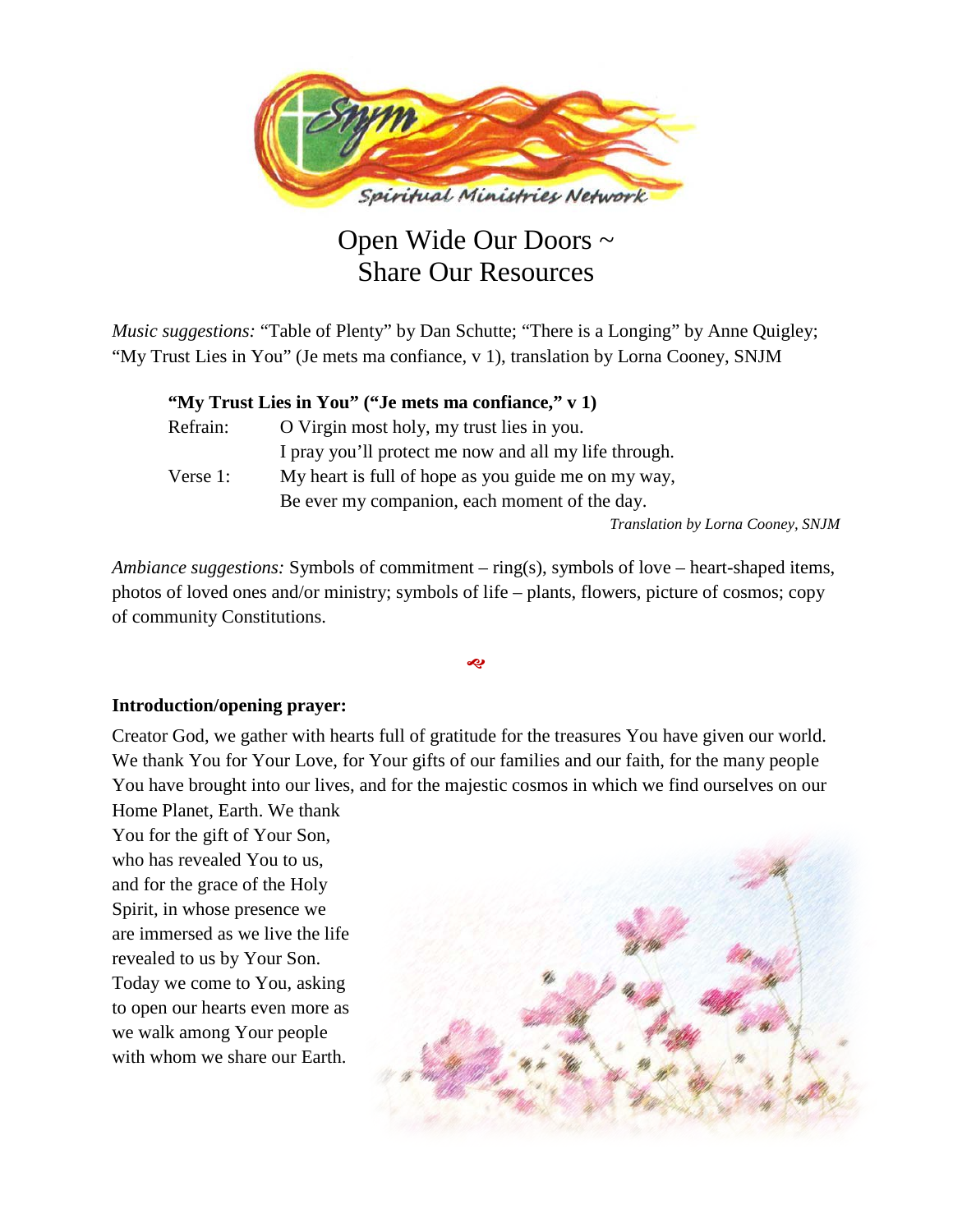# **Reading 1**

"When two of you get together on anything at all on earth and make a prayer of it, my Father in heaven goes into action. And when two or three of you are together because of me, you can be sure that I'll be there."

Matthew 18:20, The Message

# **Reflection questions:**

During the life of our Congregation:

- ♥ Where has the Spirit called us to gather?
- ♥ Who were the people to whom we were called?
- ♥ How did they invite us to be with them in their local setting?
- ♥ What challenges did we face with them in their daily lives?
- ♥ What resources did we together have ... and not have?
- ♥ What were/are the graces we received with and through them?
- ♥ Are we still at that place or were we called to gather somewhere else?

#### **Time for reflection/sharing**

Those present could name particular responses to all/some of the questions or focus on one setting and describe responses to some of the questions.

# **Antiphonal Response**

- Side 1 All material goods, all the riches of our minds and hearts, are gifts from God.
- Side 2 We receive them with gratitude, as persons who are poor, and use these gifts in the service of others.
- Side 1 The limited resources of creation are destined for the entire human family. In a spirit of faithful stewardship, we use them responsibly.
- Side 2 We place all our material, human, and spiritual resources in common, in order to share both within and outside the Congregation.
- Side 1 We thus express our interdependence and our solidarity with the whole human community.

SNJM Constitutions, Article 30, p 26-27

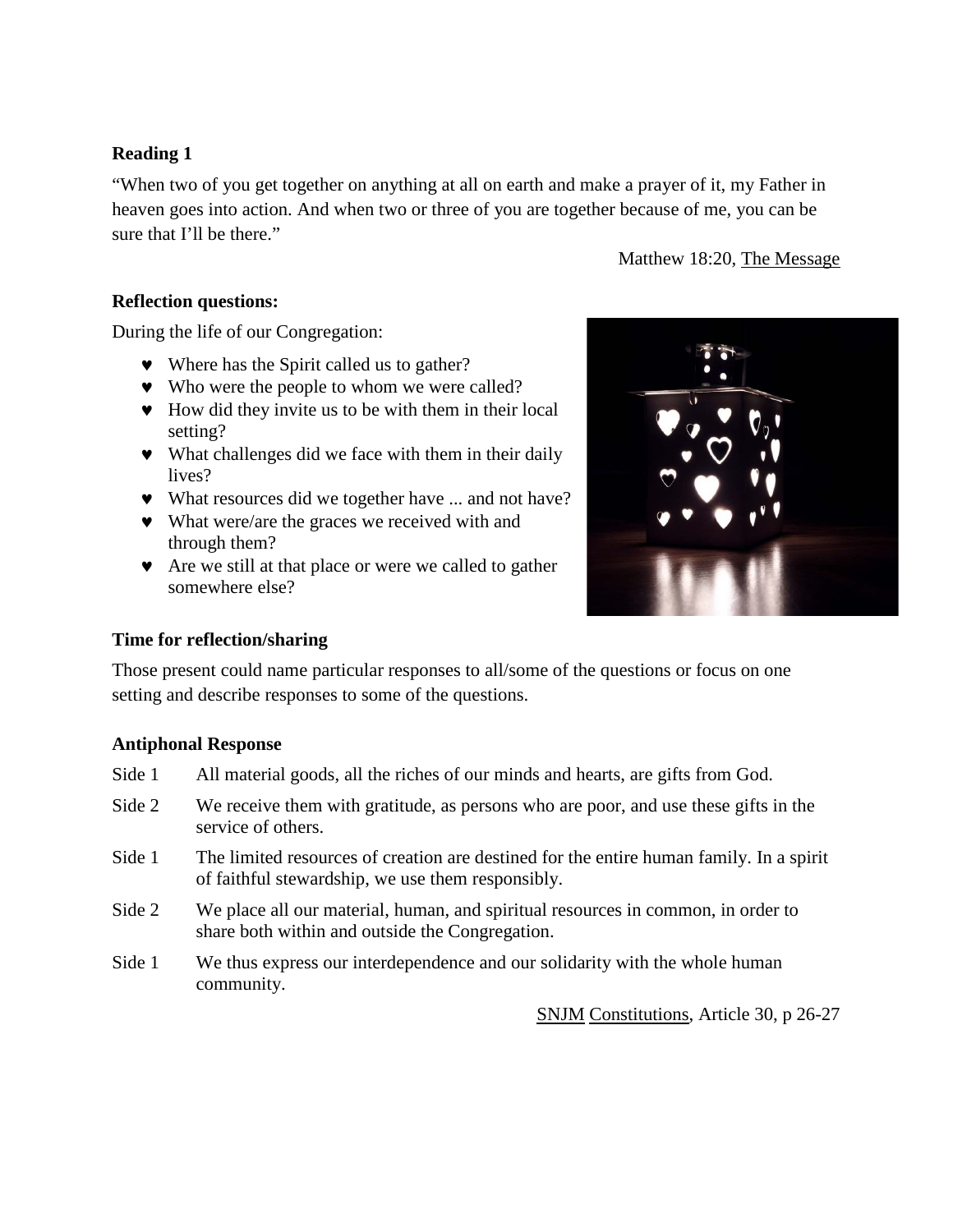

# **Reading 2**

God can pour on the blessings in astonishing ways so that you are ready for anything and everything, more than just ready to do what needs to be done. As one psalmist put it, "He throws caution to the winds, giving to the needy in reckless abandon. His right-living, right-giving ways never run out, never wear out." This most generous God who gives seeds to the farmer that becomes bread for your meals is more than extravagant with you. He gives you something you can then give away, which grows into full-formed lives, robust in God, wealthy in every way, so that you can be generous in every way producing with us great praise to God.

2 Corinthians 9: 8-11, The Message

# **Reading 3**

[When considering the Congregational Financial Resources, the] Chapter requests that the Congregational Leadership Team and the leadership teams of the Provinces and Sector collaborate on an analysis of all financial and property resources across the Congregation, including the future financial needs of each region.

Acts of the Thirty-Fourth General Chapter, p 20

# **Reflection**

At this time in our congregational life

- ♥ To whom is the Spirit calling us?
- ♥ In what ways can we use/share our resources to minister globally and locally?
- ♥ How can we do good on behalf of others while providing for our sustainability?
- ♥ What do interdependence, solidarity, and collegiality look like within the global family and the congregation?
- ♥ How do socially responsible investing, share-holder activism, community development lending, cross province/sector sharing and projects allow us to leverage missional change?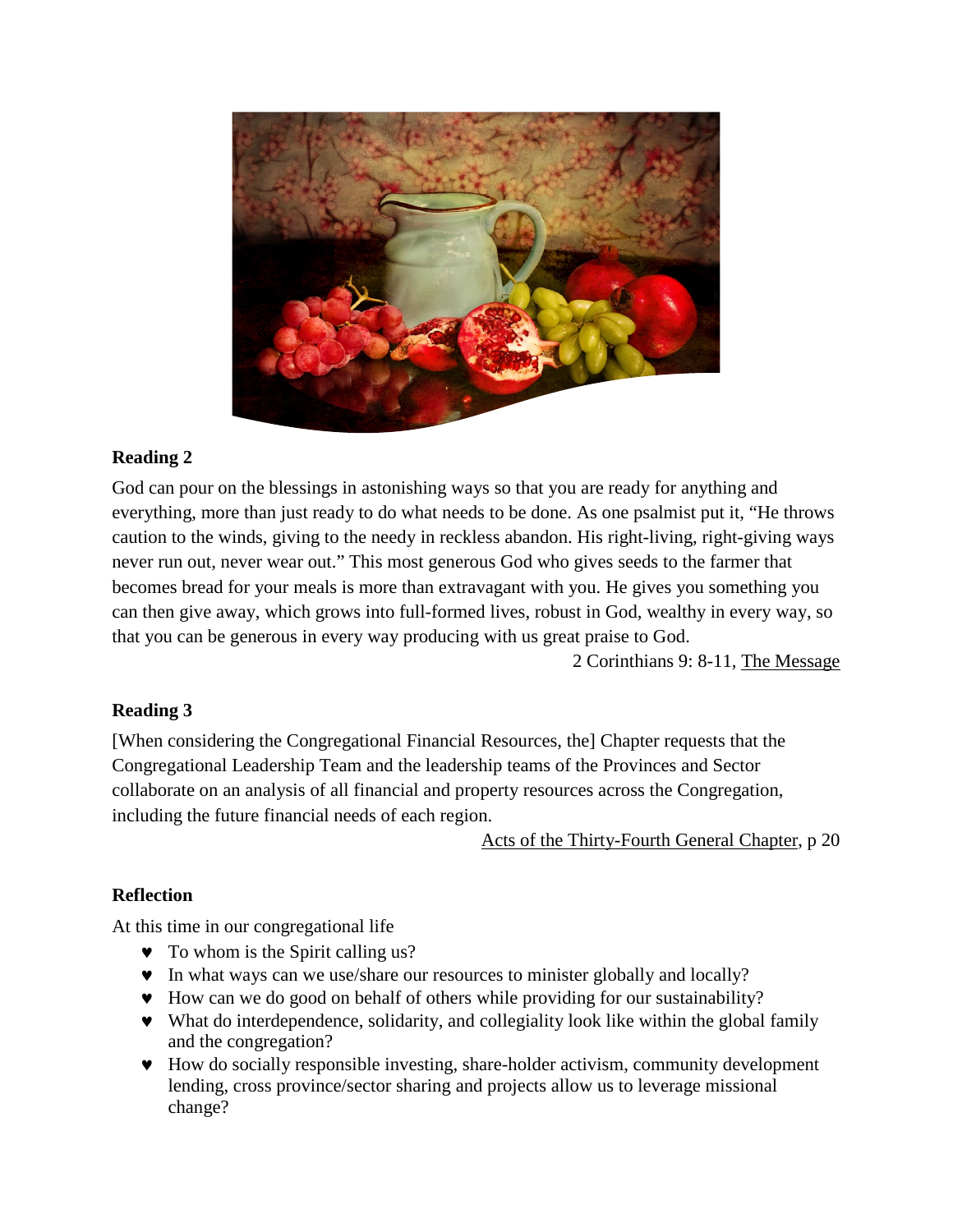### **Sharing**

Those present could focus on one area to share about at this time.

### **Closing Prayer (All)**

We place all our materials, human and spiritual resources in common, in order to share both within and outside the Congregation. We thus express our interdependence and our solidarity with the whole human community.

SNJM Constitutions, Article 30, p 27

**Closing Hymn**: Our Father (recited or chanted)

The Chapter Prayer, "Adventure with the Spirit," could also be used (attached).

"Je mets ma confiance" and "I Place My Trust in You" (attached)

�

Prayer service created by: Beth Liebert, Sarah Lucier and Fran Kearney. The Spiritual Ministries Network of the Sisters of the Holy Names of Jesus and Mary (SNJM) provides a variety of prayer services for personal and group spiritual nourishment. May your prayer life draw you closer to the Divine.

*The contents of this document is licensed to the public under a [Creative Commons Attribution 4.0 license](https://creativecommons.org/licenses/by/4.0) by the Sisters of the Holy Names of Jesus and Mary, U.S.-Ontario Province.* www.snjmusontario.org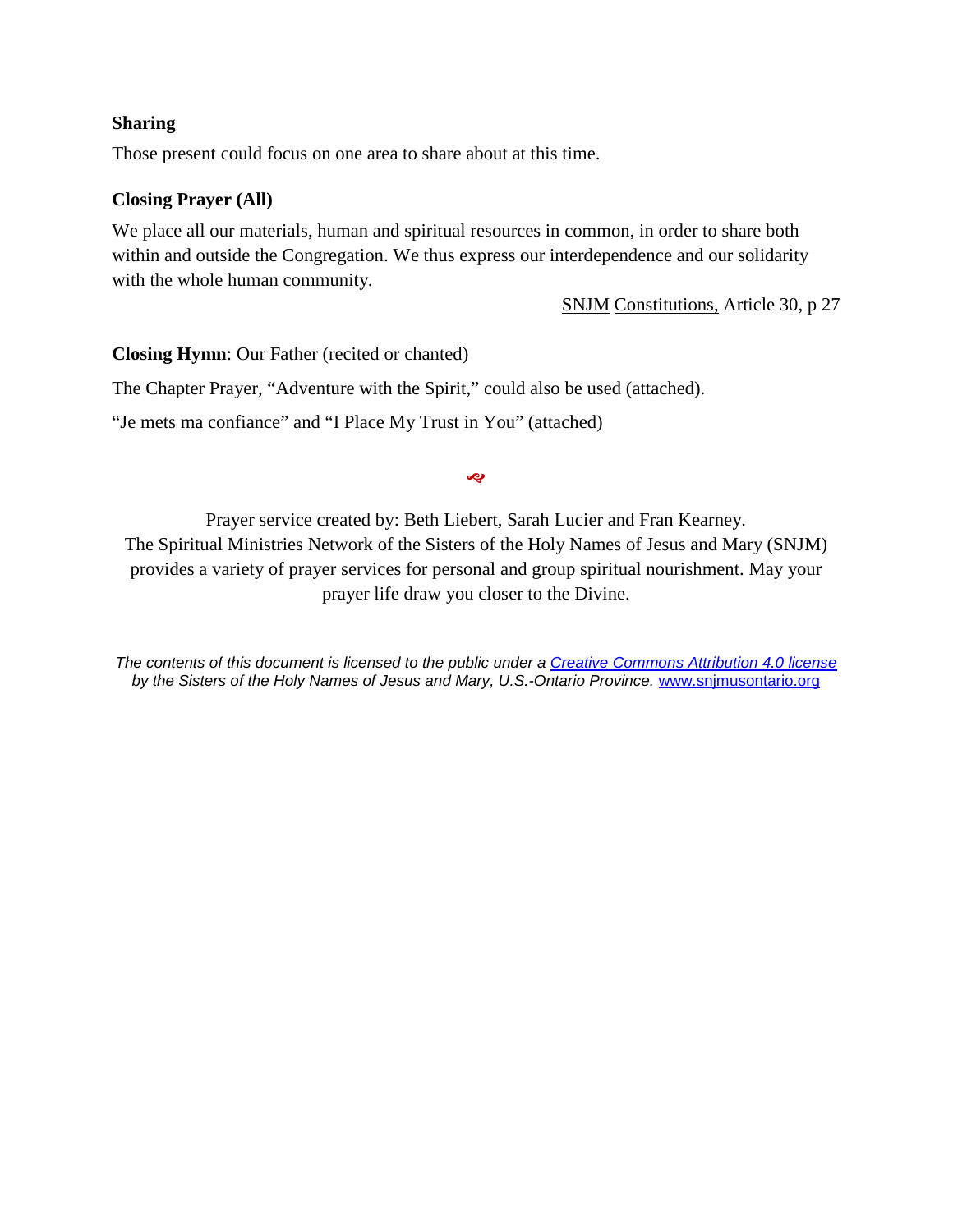# 2016 Chapter Prayer

God of our past, our present, our future,

You call us to a future abundant in grace,

full of challenge,

and rich in possibility.

You invite us to leave the familiar,

to forge new paths,

to risk moving forward with the destination uncertain.

Grant us continually renewed fidelity

to the radical call of the Gospel and

to our founding charism.

Help us to listen deeply as we

discern together our response

to the needs of our community,

the church, and the world today.

Launch us anew with passionate love.

Give us a daring spirit.

Fill us with hope.